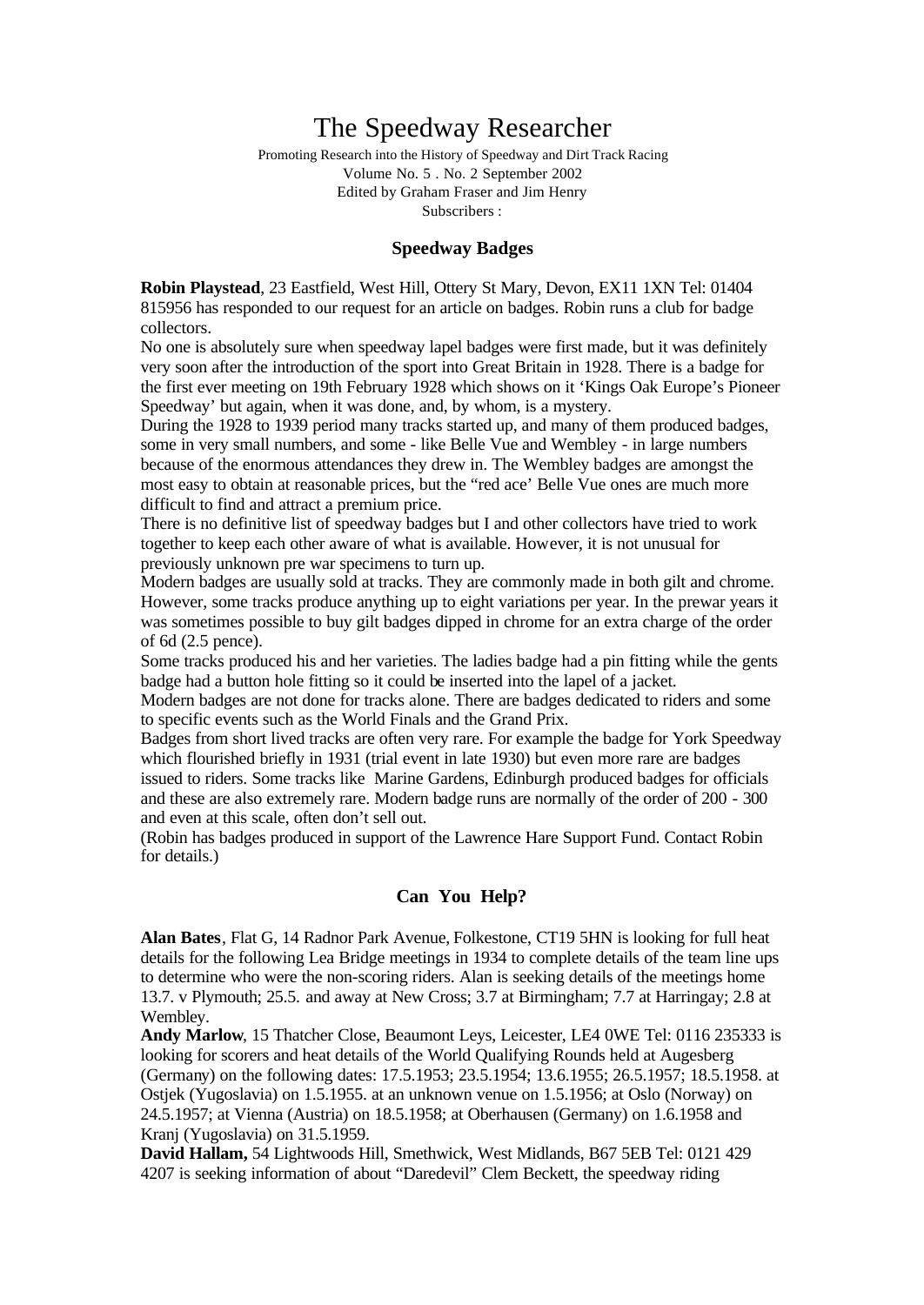blacksmith, who was killed in Spain during the Spanish Civil War. (I recall Norrie Isbister talking about Clem. Norrie suggested Clem was not a combatant but played a role as a stretcher bearer and was killed by some wounded man he had tried to help. Norrie also told me that Clem was the only man he had deliberately knocked off in his racing career. The deed was done at Newcastle Gosforth after Beckett had incurred Norrie's ire by running close to him and repeatedly nudging his trailing leg in an earlier race. Jim Henry)

**Rodney Silk**, 20 Home Meadows, Billericay, Essex, CM12 9HQ Tel 01277 654244 is seeking details of the career of Eric Collins from 1935 to 1939 when he rode with Bristol and then Wimbledon. He is also looking for photographs of this rider.

**Pete Ross**, 75 Hennings Park Road, Oakdale, Poole BH15 3QX Tel: 1202 241086 is looking for early news items about Poole Speedway and photographs from this era circa 1948 onwards. He is also looking for details of grass track racing in the Poole area pre 1950. Bruce Harrison, Lot 21 Garvey Road, Dardanup, Western Australia, 6236 Tel 08 97280156 is interested in researching rider profiles, including date of birth, where born, etc. Maybe some of you personal information reseachers could contact Bruce.) Bruce is seeking details of the bikes used by riders when they won world championships - (Refer to The Speedway Researcher article by Franko Oliani) and details of riders over 40 years of age who are or were still riding at that age (Refer to previous issues of The Speedway Researcher.) **Nigel Nicklin**, 73 Court Crescent, Kingswinford, West Midlands, DY6 9RN Tel 01384 401499 is seeking second half details of meetings involving Cradley Heath as follows: 1947 8.5 at Stoke; 20.6 at Wombwell; 25.6 at Tamworth; 12.7 at Cradley; 24.7 at Stoke; 4.8 at Tamworth; 4.8 at Cradley; 22.8 at Wombwell; 28.8 at Stoke; 6.9 at Cradley; 13.9 at Eastbourne; 18.9 at Stoke. 1948 3.4 at Hull; 9.4.at Wombwell; 1.5 at Hull; 12.5 at Hastings; 21.5 at Southampton; 11.6 at Cradley; 12.6 at Coventry; 9.7 at Cradley; 15.7 at Stoke; 13.8 at Cradley; 20.8 at Cradley.

Nigel is also seeking information on meetings in Sweden and South Africa featuring Alan Hunt.

**Jim Henry** (Joint Editor) is looking for heat details for the following meetings: 1945: 15.8. Glasgow v London; 29.8. Glasgow v Newcastle. 1946: 24.7. Glasgow v Sheffield. 1947 9.4 Glasgow v Oliver Hart's Select; 30.4.Glasgow v Wigan; Glasgow at Sheffield 29.5; at Middlesbrough 10.7. He also is looking for details of the scores race by race for (1946) Joe Crowther at Odsal 22.06; Sheffield 10.10; Gruff Garland at Odsal 22.06; Maurice Stobbart at Sheffield 10.10. (1947) Scores for Junior Bainbridge at Wigan 24.5 and 18.9; Bat Byrnes at Wigan 18.9; Gruff Garland at Norwich 24.5; Norman Lindsay at Wigan 26.7 and 2518.9; Will Lowther at Middlesbrough 5.6; at Norwich 24.5.

#### **Cigarette Cards**

**David Hartley's** list of cigarette cards continues as follows: World Champions of the Speedway Track Set of 16 cards P & A World Champions Series 1 Full Colour Drawings No.1 1936 Lionel Van Praag of Australia and Wembley; No.2 1937 Jack Milne of America and New Cross; No.3 1938 Bluey Wilkinson of Australia and West Ham; No.4 1949 Tommy Price of England and Wembley; No.5 1950 Fred Williams of Wales and Wembley; No.6 1951 Jack Young of Australia and Edinburgh; No.7 1952 Jack Young of Australia and West Ham; No.8 1953 Fred Williams of Wales and Wembley; No. 9 1954 Ronnie Moore of New Zealand and Wimbledon; No.10 1955 Peter Craven of England and Belle Vue; No.11 1956 Ove Fundin of Sweden, Norwich and Filbyterna; No.12 1957 Briggs of New Zealand and Wimbledon; No. 13 1958 Barry Briggs of New Zealand and Wimbledon; No.14 1959 Ronnie Moore of New Zealand and Wimbledon; No15 1960 Ove Fundin of Sweden and Norwich; No.16 Ove Fundin of Sweden and Norwich. Back of cards carry information about the date, the venue, the fastest time of the night **3** and information about the second and third placed riders.

Legends of Speedway Set of 25 cards Black and White Photographs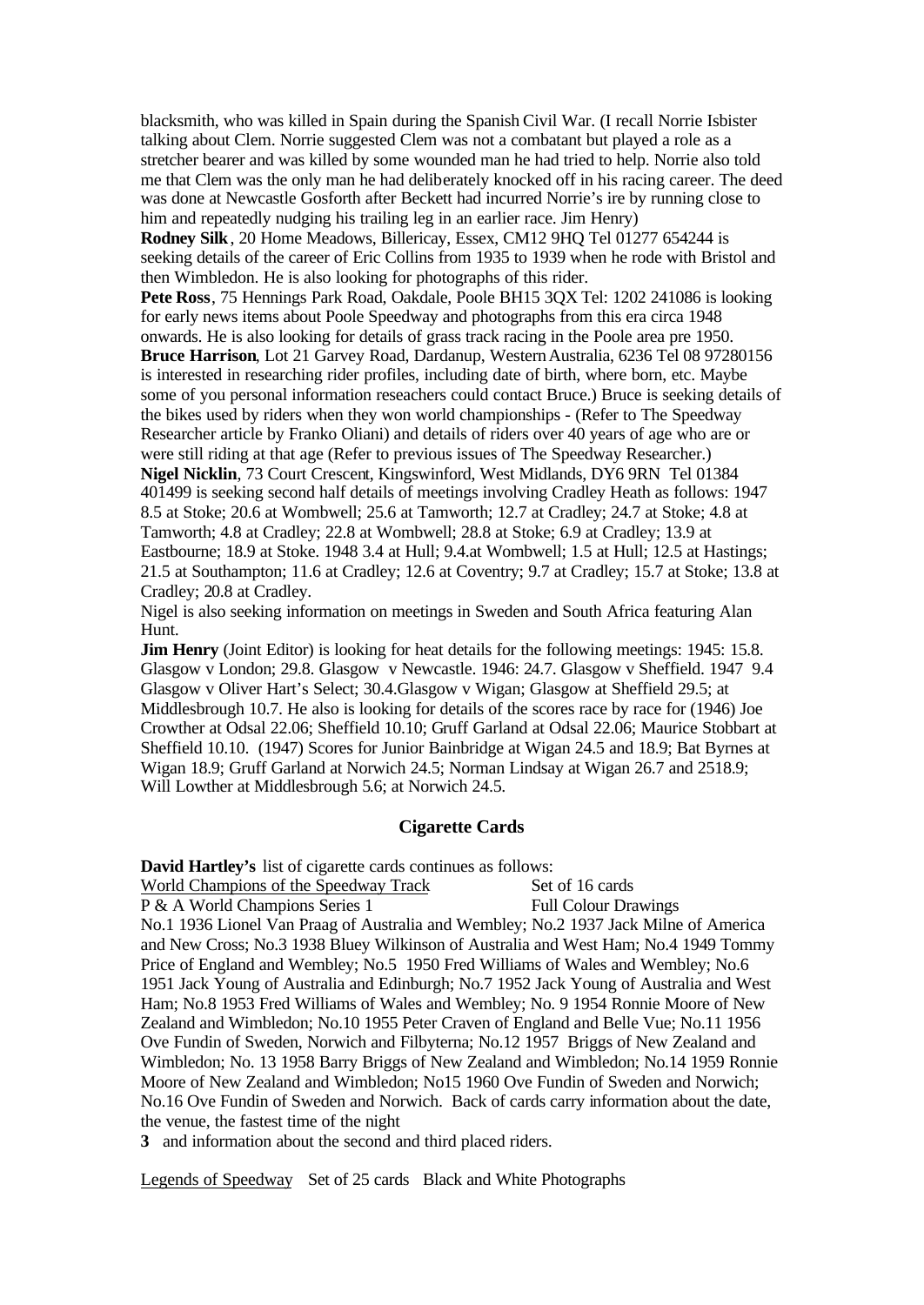No.1 Lionel Van Praag - Wembley; No.2 Bill Kitchen - Wembley; No.3 Bluey Wilkinson - West Ham; No.4 Eric Chitty - West Ham; No.5 Alec Statham - No body colour; No.6 Vic Duggan - Harringay; No. 7 Tommy Price - Wembley; No.8 Ron Johnson - No body colour; No.9 Norman Parker - No body colour; No.10 Jack Parker - Belle Vue; No.11 - Aub Lawson - West Ham; No.12 Jack Biggs - Poole; No.13 Graham Warren - Birmingham; No. 14 Fred Williams - Wembley; No.15 Split Waterman - (Harringay) No body colour; No.16 Jack Young - No body colour; No.17 Olle Nygren - Norwich; No.18 Ronnie Moore - Wimbledon; No.19 Ove Fundin - Norwich; No.20 Peter Craven - Belle Vue; No.21 Barry Briggs - No body colour; No.22 Brian Crutcher - No body colour; No.23 Bjorn Knutsson - No body colour; No.24 Nigel Boocock - Coventry; No.25 Ivan Mauger - New Zealand. Nothing is printed on the back of these cards.

Sporting Events and Stars A series of 96 cards 1935

Issued with Senior Service 10 for 6d. (old pence 2.5p) Junior Member 20 for one shilling and four pence (7p) Illingworth's No.10 25 for 1 shilling.

No.15 1935 Belle Vue team photograph showing Bill Kitchen, Max Grosskreutz, Eric Langton, Eric Blain, Bob Harrison, Joe Abbott, Tommy Allott. Write up on back. No.16 England Test Team at Belle Vue 6.7.1935. Line Up: Alec Jackson (Team Manager), Jack Parker (Harringay), Tommy Croombs (West Ham), Eric Langton (Captain - Belle Vue), Tom Farndon (New Cross), Joe Abbott (Belle Vue), Bill Kitchen (Belle Vue), Reserves Tiger Stevenson (west Ham) and Bob Harrison (Belle Vue).

No.17 Australian Test Team at Belle Vue 6.7.1935. Line Up Dicky Case (Hackney Wick), Mick Murphy (Reserve Hackney Wick), Jack Sharpe (Wimbledon), Max Grosskreutz (Belle Vue), Vic Huxley (Captain - Wimbledon), Lionel Van Praag (Wembley), Bluey Wilkinson (West Ham) and Ron Johnson (New Cross).

Photocards Issued by Ardath Tobacco Co. Ltd. (Manufacturers of State Express and Ardath cigarettes.)

No. 154 England Speedway Team 1936. Team Line Up: George Newton (New Cross), Bill Kitchen Belle Vue), Jack Parker (Harringay), Eric Langton (captain - Belle Vue), Joe Abbott (Belle Vue), Ginger Lees (reserve - Wembley), Frank Charles (Wembley), Gus Khun (reserve - Wimbledon)

No. 155 Australian Speedway Team. Team Line Up: Bluey Wilkinson (West Ham), Ron Johnson (New Cross), Lionel Van Praag (Wembley), Vic Huxley (captain - Wimbledon), Dicky Case (Hackney Wick), Max Grosskreutz (Belle Vue). Excellent photographs taken at Wembley 28.5.1936 - Full write up on back of cards.

Photocards - A Continuous Series of Topical Interest Issued by Ardath Tobacco Co. Ltd. Packed with Kings The Larger Cigarettes (10 for 6d.) a Photograph of Lionel Van Praag on his bike with Wembley bike pusher or starting gate attendant - write up on back.

British Sporting Personalities A series of 48 cards Issued by W.D. & H.O. Wills Imperial Tobacco Company Embassy Cigarettes.

No. 44 Frank Charles (Portrait) - Write Up on back.

Thrills of the Dirt Track A Series of 16 cards Given out with Champion 13.4.1929. No.4 On the home bend - picture shows Vic Huxley (Australia) write up on back gives an explanation of speedway riding (dirt track racing).

Motorbikes No information

No.123 Engines revving and waiting for the starting gate at a speedway international. No 132 Gary Guglielmi and Kevin Hawkins demonstrate broad sliding.

Speed A Pepys' Game A card game (3 or 6 Speedway)

Card has a picture of Tommy Price in Wembley colours.

To be continued.

# **Anti-clockwise Speedway II**

**Andrew Weltch**, of Cardiff suggests that the reason could well be due to the fact that circuit racing started in the United States where cars have the steering wheel on the left hand side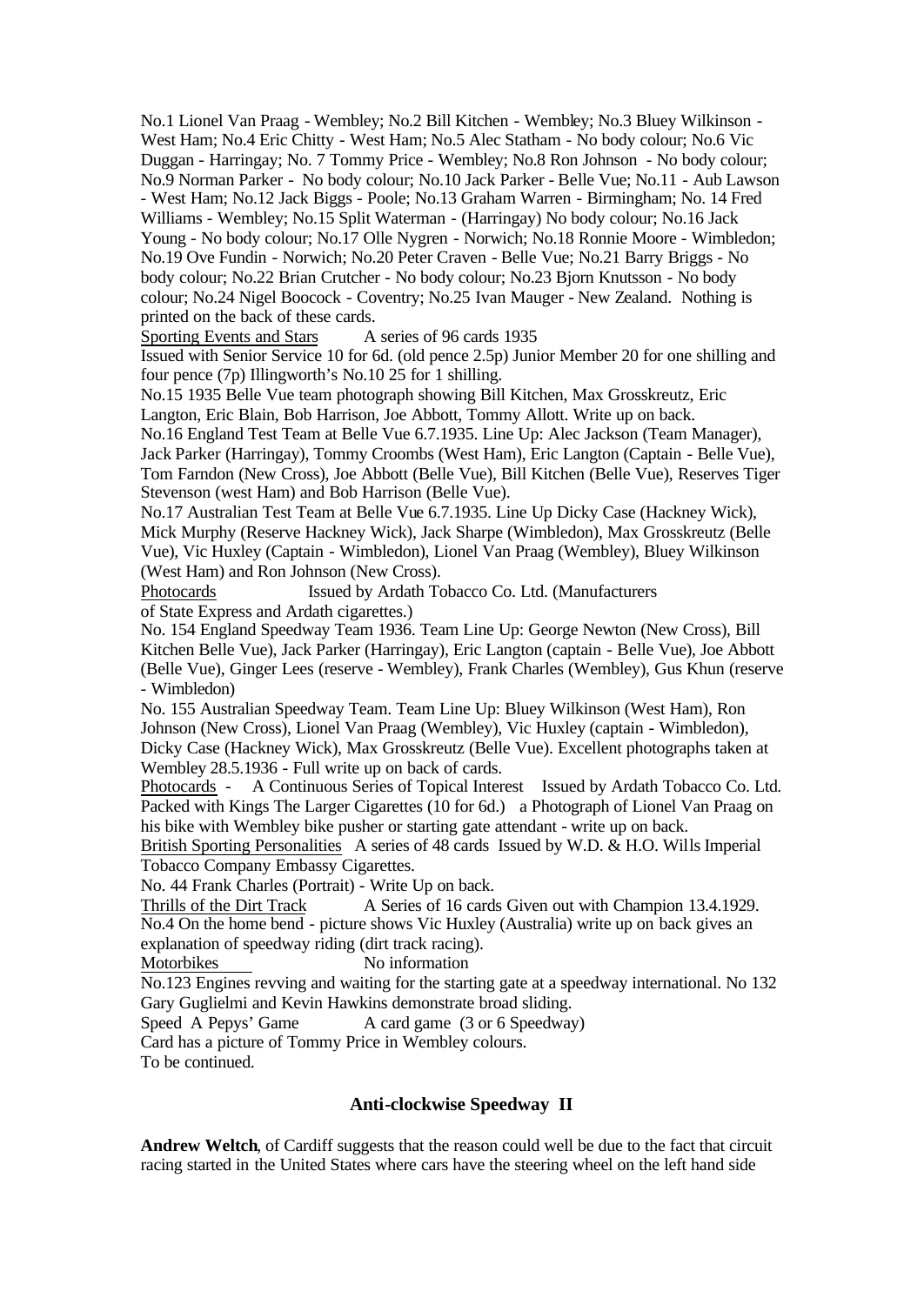and if you travel anti clockwise the driver is closest to the inside line. The bikes possibly adopted the same convention used by cars to avoid any conflict.

(Out of general interest Andrew tells us that in Britain where cars have the left hand drive steering wheel saloon cars race in a clockwise direction.)

#### **Anti-clockwise Speedway III**

**Fred Paul**, from far flung Cornwall, has had another think about the topic and is not so convinced that the movies did not influence speedway. Fred suggests that the movies came before speedway and we can't disagree with that.

On a more serious note Fred suggests that the reason for anti-clockwise speedway could be down to the standard layout adopted by many British built bikes of the pioneer era. Fred suggests that most bikes had their exhaust pipes on the right hand side and to lay a bike over on the exhaust would be dangerous. Any pioneer era bike fans out there who could support Fred's suggestion?

We know the favoured mount, the Douglas, had its exhausts on the left hand side but the pipes were up a bit and that some men used bikes with stub pipes.

### **Fay Taylour : Queen of Speedway**

The following article is presented by **Reg Fearman** and was first published in **Opposite Lock** which is the magazine of the **Veteran Speedway Riders' Association.** The extracts from Fay Taylour's manuscripts of her unpublished autobiography are reproduced with kind permission of the owners of Fay Taylour's personal papers. The Editors would like to thank Reg and the owners of the manuscript for allowing us to reproduce this very interesting article.

The achievements of Fay Taylour in the world of dirt track racing have been well documented over the years. What is not generally known is her family history and aspects of her life pertaining to her other activities and personal involvements.

Fay Taylour was born Francis Helen Taylour in Southern Ireland in 1908 into a family whose members followed a variety of professions. Her father, Herbert Fetherstonhaugh Taylour, came from the long-settled Irish families of Wolseley and Fetherstonhaugh and was an Officer in the British forces in Southern Ireland who made his home in England when Southern Ireland gained its Independence. Her mother, Helen Webb, was born in Dresden during her parents vacation. Her grandmother was cousin to Lord Wolseley, Commander-in-Chief British Forces and a favourite of Queen Victoria. Her maternal grandfather was Surgeon General Randolph Webb, RAMC, who had seen much service in the Crimean War. His daughter, Helen, Fay's mother, had been the belle of many Castle Balls when he was transferred to Dublin. Fay's other grandfather was a Headford, that Irish Marquis family name being Taylour. Fay's uncle, the late George Webb, was a professor and Fellow of Trinity College Dublin.

When Fay finished college in Dublin in the mid 1920's, she moved to her parent's home at Burghfield Bridge Lodge, Burghfield, near Reading. It was whilst living here that she met Frank, a garage owner who used to ride his motorcyce with Fay riding pillion. She very soon bought her own motorcycle in Reading and so the seeds of her racing career were sown. "It was Lionel Wills (of the W.D.  $\&$  H.O. Wills family) a young ex-Cambridge student on a trip to Australia in 1927 who urged the Australian promoters to bring dirt track racing to England. He was in (Lewis's) the shop where I went to buy my helmet and leathers. He drove me and my bike in the family's old open Rolls Royce to Crystal Palace for practice. Lionel also raced and drove me to many tracks all over England."

After women were banned from the speedways, Fay turned her hand to car racing and competed in the Monte Carlo Rally, at Brooklands near Weybridge in a 105 Talbot owned by Fox & Nicholls, lapping the track at 108 mph. She won the Leinster Trophy in Dublin in an Adler. She drove at the International Hill Climb Contest at Shelsey Walsh in 1934, driving a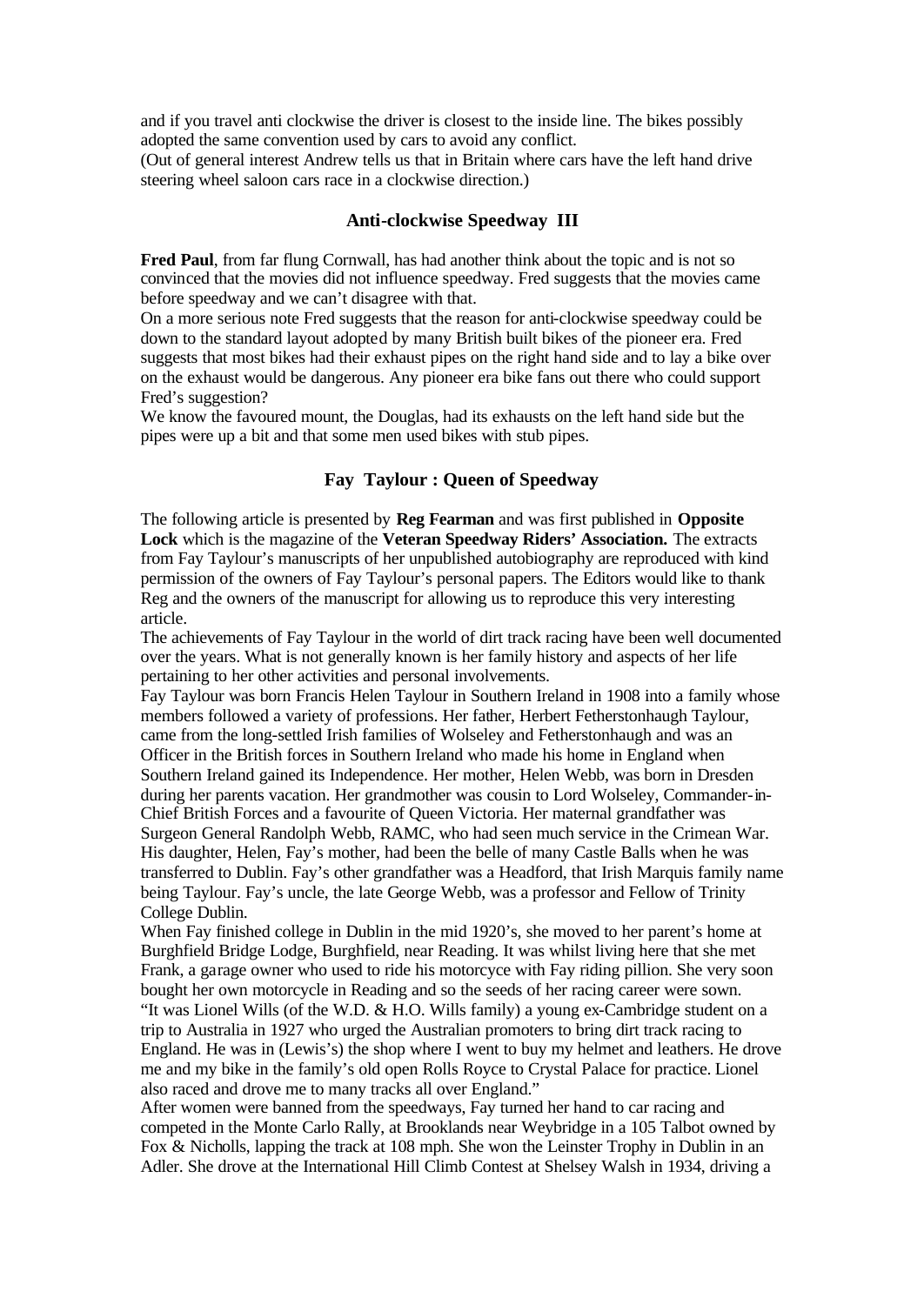factory-supplied super-charged 6 cylinder MG Magnette which she shared with George Eyston and Italy's ace driver, Count Lurani. She carried off first place at her first attempt. Later at Brooklands, Fay smashed the record held by Sir Malcolm Campbell and ace driver, Raymond Mays. She also competed with great distinction in midget car racing on the speedways in England (Walthamstow 1952), Australia, New Zealand, USA, South Africa and in Sweden.

"As a child I'd been taken to Holloway Gaol to visit a suffragette aunt. Now the chance to see it properly from the inside came my way. If I didn't pay a £1 fine for speeding, I'd spend a week in prison and off I went to Holloway, unannounced, having told one friend. But it leaked somehow and the Daily Express, to get a better story, sent a man to pay the fine and take me out. I refused to go out with a man unknown saying it could be White Slave traffic. The man left with his receipt for the £1 but without me. I am suddenly called to the Governor's Office and turned out abruptly on Home Office orders. It is a breach of Habeas Corpus for me to be there with the fine paid but years later Habeas Corpus won't work when I want it to." (This was June 1935.)

Fay was often asked why she remained unmarried and her response was... "I never found a man as difficult as a racing car." Another response ... "I never managed to stay loving one person for long enough. The plain answer I suppose is that the right man didn't cross my path because maybe I was on the wrong track or rolling too fast or maybe the men I didn't marry were the right men and I didn't know it." She did, however, find herself pregnant in the late 1930's and in her words... "Back in London, a medical student confirms I am pregnant. I know of one gynaecologist and tell him of my predicament. Hush, he warns, such an operation as I suggest is illegal in England. Nevertheless, it is arranged and I find myself in a private nursing home in Bayswater under a strange name."

On the way back to England in 1939 from South Africa where Fay had been racing in the South African Grand Prix, she changed ships in Cape Town taking a German ship which disembarked her at Hamburg, not stopping at Southampton. She visited her mother's birthplace, Dresden, and then went to the Nuremburg Ring motor races. "Previous trips to Germany and deep friendship with a young German Baron have made me love the country but war is now only a week away and I hurry back to England. Letters to my father and aunts, decry the war, are opened by the Police who visit me. I tell them my views and they ask if I am a member of British Union, Oswald Mosley's movement. I know nothing of it but go to to their offices where I see my views in their Paper and join. Later, I am walking through Hyde Park and am arrested by two policemen who came up behind me. Two tatty communists had pulled my small British Union

brooch from my raincoat and had signalled the police who took me to the Park Station and gabbled a charge that was false:- struggling with a man in Hyde Park, causing a breach of the peace (sic) and public speaking." Two days later the case was heard in Court. The magistrate said she was entitled to wear any badge she wished. The case was dismissed.

At the beginning of the War, many people were interned for its duration as they were considered a security risk. Among these were members of the British Union of Fascists. It was reported that Lady Dianna Mosley was the principal channel of communications between Mosley and Hitler.

"On May 22nd 1940 an amendment was made to the British Defence Regulations by which British citizens could be rounded up and held indefinitely in prison without trial or conviction. This amendment was called 18-B. Overnight and during the following weeks, hundreds of women of British nationality were flung into Holloway Prison without warning where no preparations regarding treatment or accommodation had been made to receive them. I was one of them. Four days later, (after the above Court case) I am rounded up, the police breaking down my door in a hurry. The charge sheet had "public speaking" on it as charged in the Park Station. Also, that I was pro-German and a member of British Union. I found myself in a dark, drab disused wing of the Gaol - F Wing." "Lady Diana Mosley was with us and she certainly set an example. I would say she was the model prisoner and managed to remain looking like a model, maybe because she was so natural and did not use make-up any way. I went to a dinner party in her cell, the dinner made from cabbage from the prison garden. It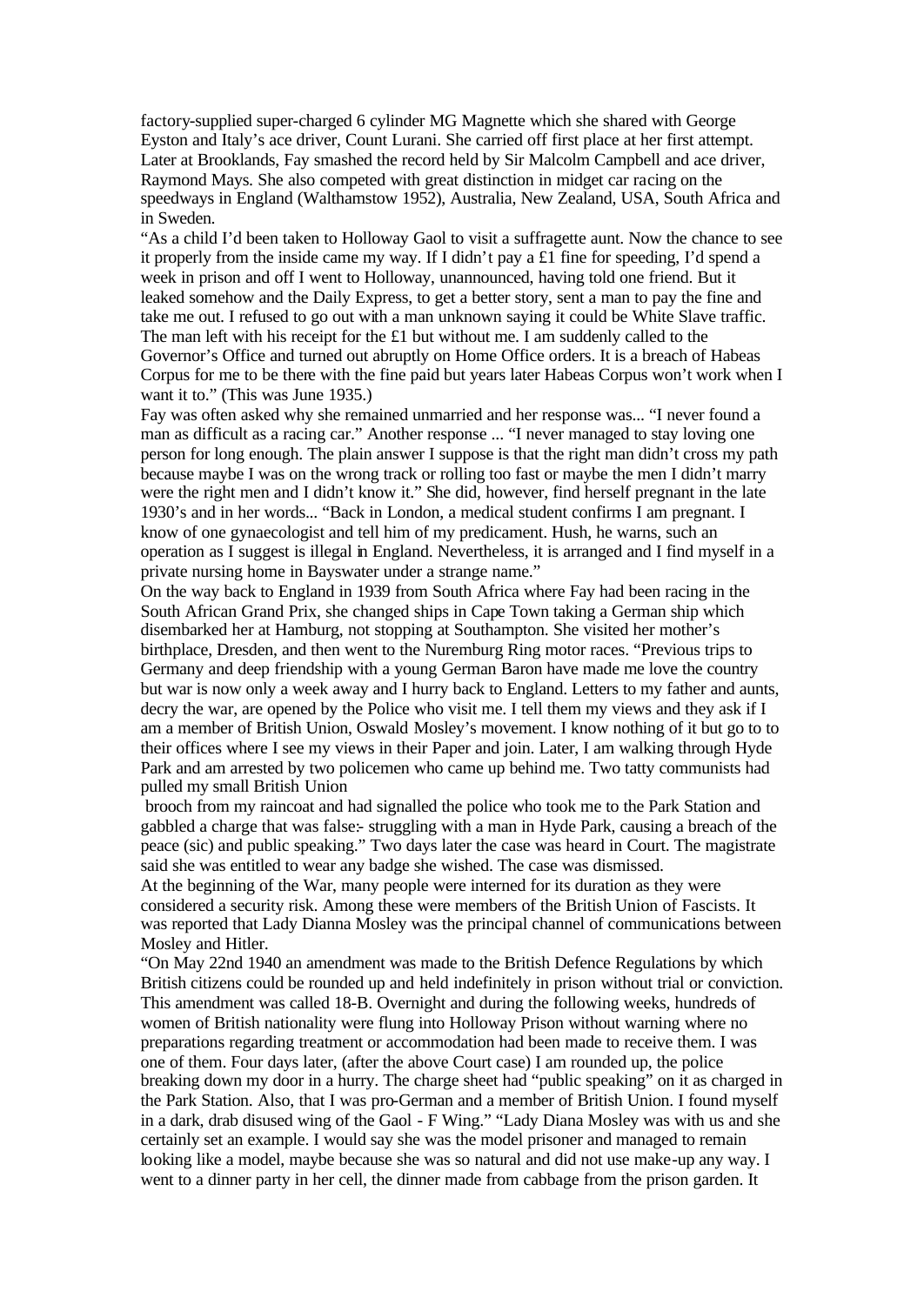would take a very clever cook to do what she did with that cabbage. Later, when her husband, Sir Oswald, joined her in Holloway in an extension building, I smuggled across some pastry that I'd made from my two pots of prison grease (margarine). Mosley's endorsement of my cooking had curious repercussions later. She (Lady Mosley) was, by the way, flung into prison while she was nursing a new-born baby and the baby left behind. Then, without drawing milk from her, they set her at once to clean lavatories."

"Sir Oswald Mosley, the founder and leader of British Union was without warning arrested with his staff immediately following the creation of Amendment 18-B."

"Our cases which might have been better termed views were heard by secret tribunals which were presided over by three specially appointed KC's. (King's Counsel) whose duty it was to advise the Home Secretary of release or further detention although the Home Secretary reserved the right not to act upon such advice. My case took place underground because the Blitz was in progress. The charge sheet carried by the MI5 men who arrested me and which was signed by Sir John Anderson, then Home Secretary, charged me with being a member of British Union and also of being pro-German and thirdly of being a public speaker. The latter was untrue. I was

questioned about my views which were known to the KC's through letters I'd written to my father and an aunt. Possibly I received such attention because I had been in Germany for the Nuremburg Ring motor races just before war broke out and a little while later I had a casual visit from two plain clothes policemen who told me the man living opposite my flat had reported that I said German was a beautiful country and that I told him that Poland and Czechoslovakia hadn't existed before World War 1 but had been built up after that War to hem Germany in and I didn't believe in declaring was on Germany to save the Polish Corridor. I had also said that the Germans didn't want war with England, which apparently annoyed the Cockney Londoner. The KC's now read extracts from my private letters taken out of the post. Did I love Germany, they asked. I replied that Germany was was my favourite foreign country just as France had been my mother's. Did I love Hitler, they asked, but I was too amazed and amused to form a suitable answer for these legal brains. What would I do if a German parachutist landed at my feet? And I replied that I'd run if he chased me and run for help if he was wounded. It was reported, they continued, that I'd praised the Nazi Labour Camp System at a public luncheon. It was a private lunch party I told them and I was describing the camps to a guest next to me who thought they were a chain gang affair instead of a means by which every young man gave six months at his convenience to the farmers to help production, Sir Neville Henderson praised them when he was Ambassador in Berlin, I added, saying that it was an innovation England must copy but who, I asked, bothered to report that but the reporters or accusers names were shielded and were not permitted representation by lawyers at these Committee Hearings. Before my Hearing, it was made clear to me that changing my views might gain release, "retraction" was the term. But if simple, straight-forward answers tightened the noose around one's neck, the reverse would have choked me."

"I was in Holloway Gaol from 1st June 1940 till the autumn of 1942 then further detained in the Women's Internment Camp in Port Erin, Isle of Man for another year. Many "18-B's" had been transferred in batches to this aliens camp since 1940. My transfer followed a second hearing before an Advisory Committee surprisingly granted after a letter that might seem frivolous (having no change of views to report, I did not expect it to be granted.) I'd addressed the letter to the Home Secretary who was now Herbert Morrison, a conscientious objector in the first World War.

Copy of Letter

*No.4634 E2/15 Miss Fay Taylour H.M. Prison Holloway, London. N7 5th Feb. 1942 Dear Sir,*

*I am a bit bored at the above address and would appreciate another hearing before your Committee. I was last "heard" on August 28th 1940 before Mr. Morrison came into power; and you, I understand were away on leave at the time.*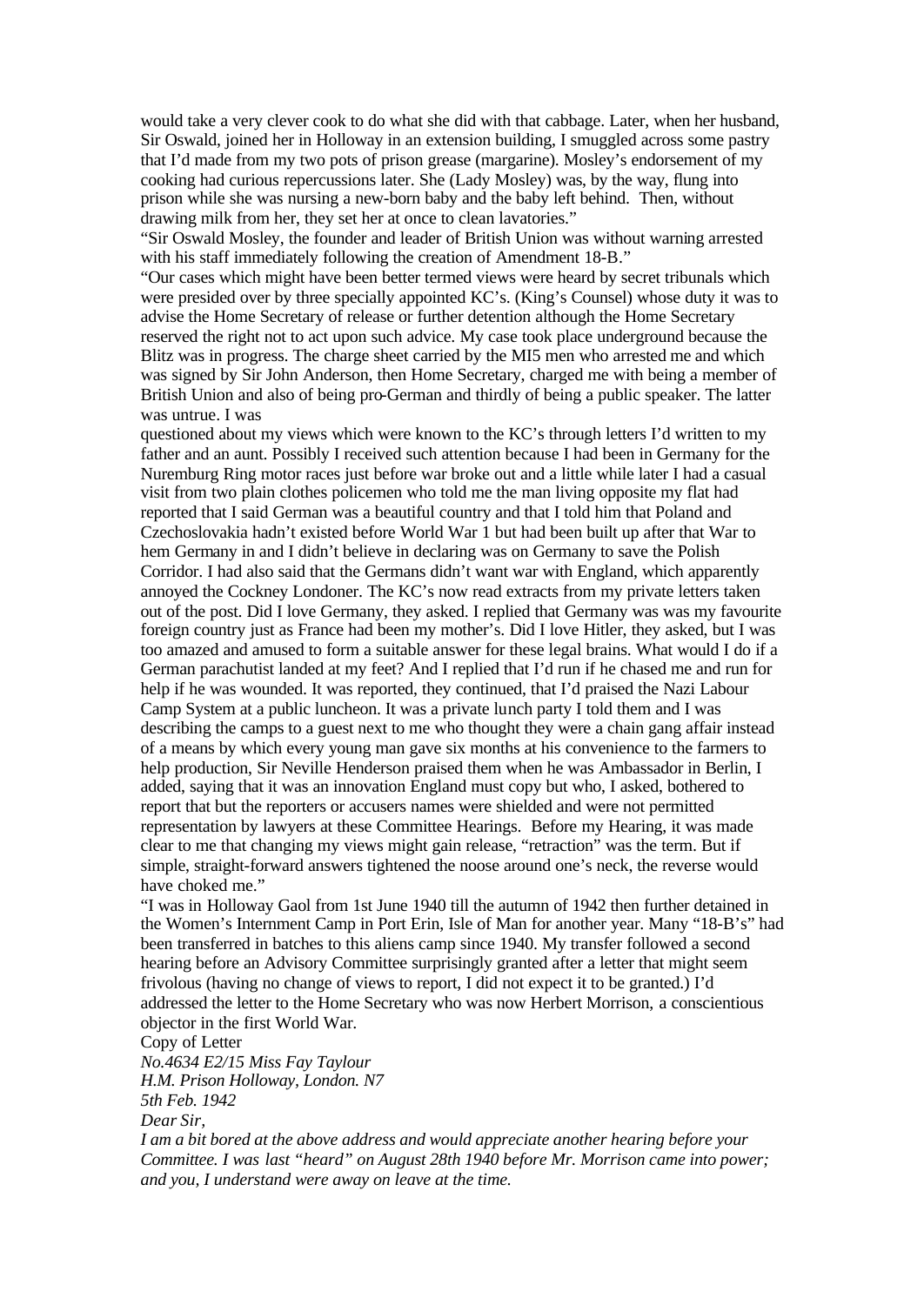*Yours truly Fay Taylour*

> *The Chairman Home Office Advisory Committee, 6 Burlington Gardens, W1"*

After her release from the Isle of Man in the autumn of 1943, Fay was, initially, barred from returning to Dublin as she was considered a security risk but was eventually permitted to do so.

She went to the US in 1949 to race motor cars and to sell sports cars for a Hollywood dealer. She sold to film stars including Clark Gable and had them all strolling into the showroom - Gary Cooper, Elizabeth Taylor, Tony Martin, Henry Fonda.. "Even Universal International arranged to make a film about my racing, with Rosalind Russell acting Fay Taylour. I was to do the racing but at the very last moment it was called off." When in New York, Fay beat the panel on What's My Line!

Fay retired from competitive racing in 1956 and took various jobs before returning to England in 1970. These included caretaking, gardening, dog minding, baby sitting, cattery attendant at a Veterinary Hospital and House Director at the College Hall of Endicott College, Massachusetts from 1964 to 1969.

Fay Taylour died 2nd August 1983. She was in hospital for a year after suffering a severe stroke and was dependent for all her needs on the hospital staff. The last few years of her life were spent living in a cottage at Winterbourne Tomson, near Blandford Dorset. Her Will stated that her body should be left for medical science and the remainder cremated.

**(No part of the foregoing may be reproduced in any form without the prior permission of Reg Fearman and the owner of the manuscripts.)**

# **Meeting Formats**

The 1947 season featured a competition called the British Speedway Cup. The match format for the 16 heat matches were as follows:

Ht1 1 2 v 12; Ht2 3 4 v 3 4; Ht3 5 6 v 5 6; Ht4 1 7 v 4 7; Ht5 3 4 v 1 2; Ht6 5 6 v 3 4; Ht7 1 2 v 5 6; Ht8 3 8 v 3 8; Ht9 5 6 v 1 2; Ht10 1 2 v 3 4; Ht11 3 4 v 5 6; Ht12 5 8 v 1 7; Ht13 4 7 v 5 8; Ht14 2 6 v 2 6; Ht15 7 8 v 7 8; Ht16 Nominated riders. In essence this was the same as the National League Division Two match format but gave an additional ride to the reserve pair who were 7 and 8 and allowed the team managers to use who ever they wanted in the last race.

### **Educated Debate**

We love to hear your thoughts on topics and get feedback from topics we've raised. **Alex Broadhurst**, 58 Leonard Road, Chingford, London E4 8NE offers these interesting thoughts on wartime speedway.

In the article on White City 1940 Jim Henry suggested there wasn't more speedway during war because of the Government's concern's over potential civilian casualties from bombing. I disagree. I feel it was the unsurmountable problem of putting on meetings which prevented other stadiums doing what Belle Vue did week in week out. Promoters being away on war duty, petrol rationing and the financial risk being the major obstacles.

The threat of air raids and the blackouts did cause severe disruption to entertainment at the start of the war but as things settled down a sort of normality returned. The ban on crowds was lifted, Belle Vue were given permission to reopen on 15th September 1939 and ran two more 1939 meetings on 23rd and 30th September. At that time no one was admitted to the gardens without a gas mask.

As for petrol, the southern riders, and their bikes travelled to Manchester by train. Jack and Norman Parker, Alec Statham and Bill Pitcher, from the Midlands were able to use their own transport. Others used their petrol ration to get there. Many bikes were kept at the workshops.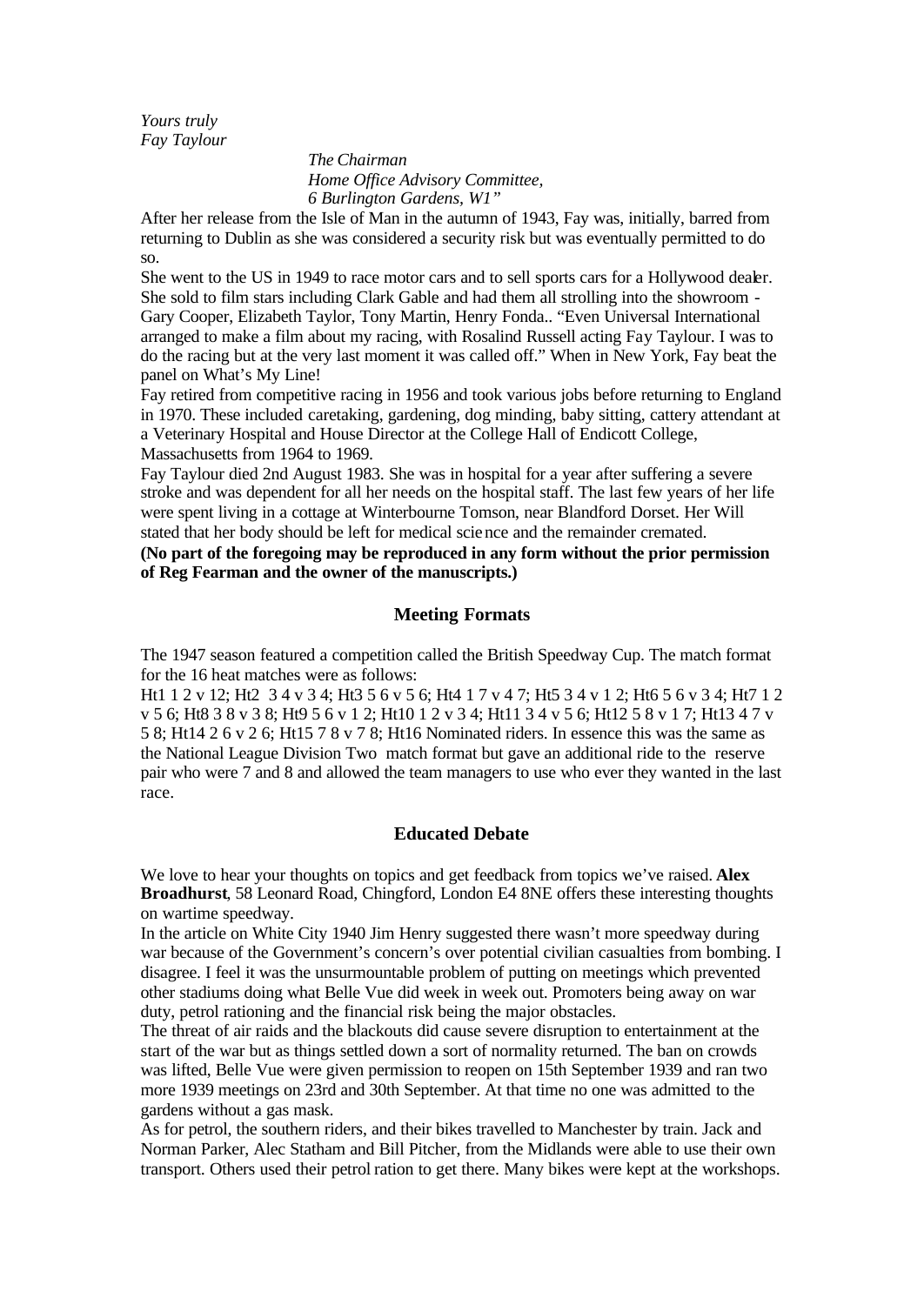There was a basic list of riders who could be generally called upon each week. Other rode when they were not on duty.

Angry letters from non fans, one to the local (Manchester) Daily Dispatch, questioning the use of petrol in the racing bikes were received. Hence the notice on the cover of the programming advising that no petrol was used in the meetings.

Track maintenance was a problem as Belle Vue could not spend as much time as they would have liked in grading and preparing the track prior to meetings and they couldn't use oil to mix into the cinders as they had done prewar.

Alex goes on to quote a Belle Vue programme:

" Well, here's another wonder of Spring that Hitler can't stop. **The Speedway.**

We make no apologies for restating that speedway as this critical juncture of the nation's affairs. Britain has been asked by the Government to carry on in the normal way as much as possible. And that's what we are doing. For all work and no play makes Jack a very dull boy and not a very efficient one, either. Of course, there are difficulties to face, on both sides of the fence. We must expect them. For you, travelling is the most serious. Shortage of petrol will keep away thousands of the old Belle Vue supporters. It can't be helped. Shortage of opportunity will keep some of our old riders from riding. They all want to be back with us. But if they have a job which prevents them coming, well, again it can't be helped. On the management side, there will be no question of expense or inconvenience standing in the way. All of us are doing our damnedest."

**Paul Jeffries**, 54 Heol Erwin, Cardiff, CF14 6OR expresses the view that speedway statistics are of tremendous interest, and, in his opinion, of historical importance. He is very supportive of Speedway Statistics Society for like-minded people. Any more interested parties out there? The Speedway Researcher is prepared to help bringing interested parties together - so let us know and we can circulate names of interested parties.

**Nigel Nicklin** (address above) has advised us that he doesn't like articles which give brief sketchy information. Fair comment Nigel but we do try to cover a lot of subjects and are often in the hands of our contributors. However, if anyone feels a particular item is a bit sketchy we'd be happy to go back to the originator and seek more specific details if the author has them. The alternative is to give the originator a ring or a drop them a line and see what more they could provide. Sometimes we print sketchy items in the hope that we will stimulate someone into giving it more time and effort to track down the facts.

**Mark Sawbridge** , Flat 5 Malcolm Court, Lower Vauxhall, Wolverhampton, WV1 4SS Tel: 01902 713950 passes on some details of foreign books (the titles of which are real tongue twisters) as follows:

| Znakomtes Speedway                                                        | N.A. Ermolenko USSR       | 1984   |       |  |  |  |  |  |  |  |  |
|---------------------------------------------------------------------------|---------------------------|--------|-------|--|--|--|--|--|--|--|--|
| (Understanding Speedway)                                                  |                           |        |       |  |  |  |  |  |  |  |  |
| Za Starovoi Chertoi                                                       | Sergei Tarabanko USSR     |        | 1984  |  |  |  |  |  |  |  |  |
| Speedway Mata Encyclopedia                                                | Henryk Grzonka Poland     |        | 1996  |  |  |  |  |  |  |  |  |
| Speedway - Individual                                                     | Henryk Grzonka Poland     | 1998   |       |  |  |  |  |  |  |  |  |
| Championship of Poland                                                    |                           |        |       |  |  |  |  |  |  |  |  |
| Vom Dirt-Track zum Speedway                                               | H. Baumann / East Germany |        | 1990? |  |  |  |  |  |  |  |  |
| H.J.Gurth / W. Petrss                                                     |                           |        |       |  |  |  |  |  |  |  |  |
| Fran Gullstol till Rullstoll                                              | Per Jonsson               | Sweden | 1999  |  |  |  |  |  |  |  |  |
| Rune Sormander-Smalands Speedwaykung Kenneth Johansson Sweden 1999        |                           |        |       |  |  |  |  |  |  |  |  |
| Rod, Bla, Vit, Gul -                                                      | Gunnar Hagberg Sweden     |        | 1998  |  |  |  |  |  |  |  |  |
| 50 ar med svensk speedway                                                 | Magnus Hojer Jan Radegard |        |       |  |  |  |  |  |  |  |  |
| Vagen Till VM                                                             | <b>Martin Stromberg</b>   | Sweden | 1980  |  |  |  |  |  |  |  |  |
| Die Gipfelsturmer des Bergings Horst Baumannn / Germany                   |                           |        |       |  |  |  |  |  |  |  |  |
|                                                                           | Willi Peterss             |        |       |  |  |  |  |  |  |  |  |
| Manner konnt ihr linksrum tanzen Horst Baumann / Germany 1994             |                           |        |       |  |  |  |  |  |  |  |  |
|                                                                           | Willi Petress             |        |       |  |  |  |  |  |  |  |  |
| 50 Years of Motor Club Lonigo Unknown                                     |                           | Italy  | 1997  |  |  |  |  |  |  |  |  |
| (Now if some were to be published on 1st April I'd think Mark was at it.) |                           |        |       |  |  |  |  |  |  |  |  |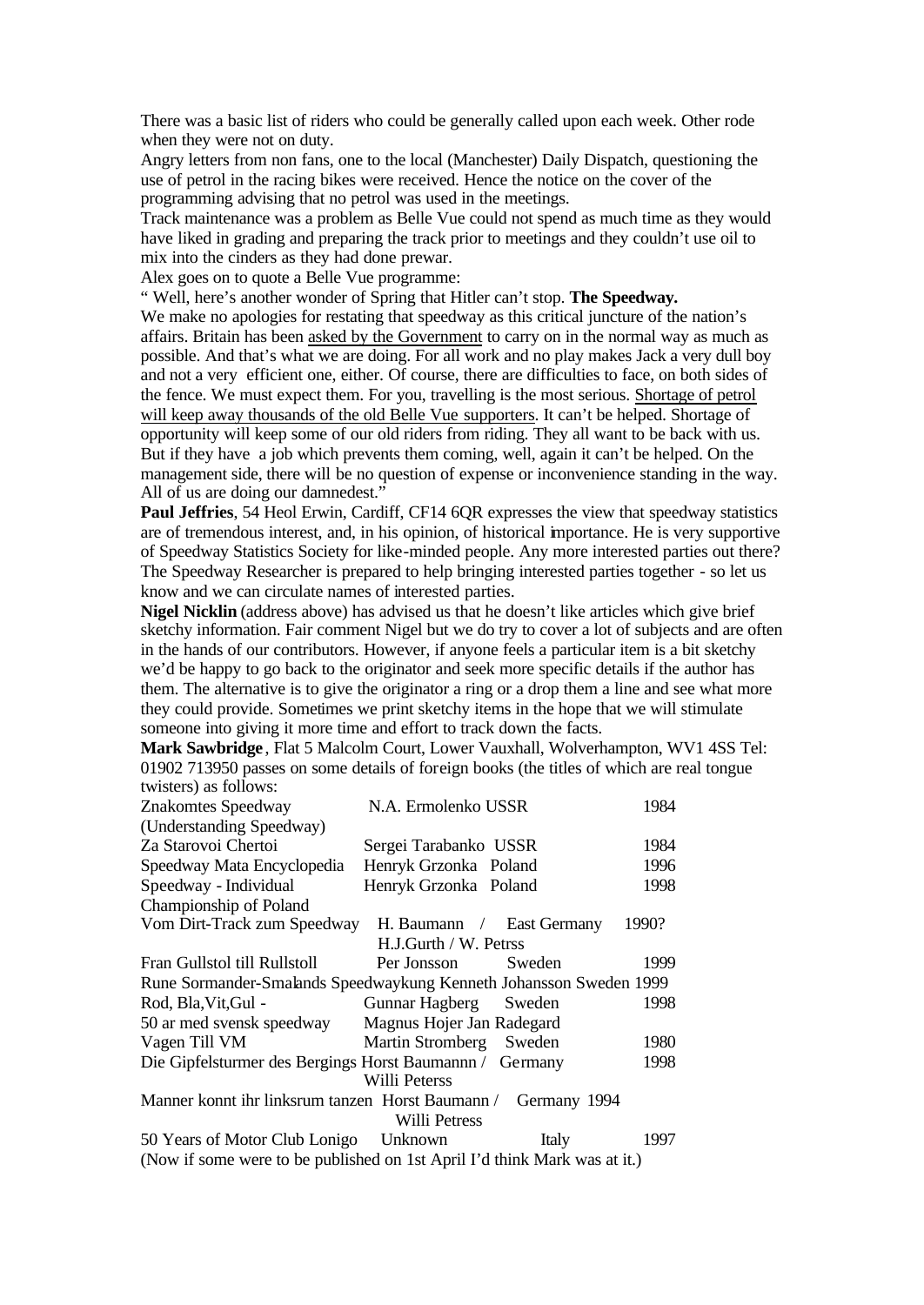Mark also says we all know that Crayford beat Workington 65 - 12 in 1980, that Exeter beat Arena Essex 75 - 15 in 2000 and in 1949 Bristol beat Glasgow White City (plus a couple of full houses in the Northern League of 1930), the whitewashes have all been in the second division. - OR HAVE THEY? Mark has spotted a top flight whitewash going back to 1931 when Crystal Palace beat Belle Vue  $45 - 9$  and asks if he is the first to notice this?

**David Hallam, (**address as per before) suggests that we should consider placing a copy of **The Speedway Researcher** in the British Library as it is a copyright library. Fair comment David but our magazine is lodged with The National Library of Scotland which is one of the six copyright libraries in the UK. David also points out all programmes should be sent to the British Library as printed material and that if they are not supplied automatically they have the right in law to claim a copy. There a further five libraries that have the right in law to claim a copy of any item published in Britain within one year of publication.

**John Warner**, 187 Crofton Road, Orpington, Kent, BR6 8JB Tel: 01698 857783 and **Charles McKay,** 6 Haslemere Close, Bradford, BD4 9EB have, yet again, come up with some interesting items to add to our store of knowledge of cigarette cards.

Celebrities of Sport - published in 1939 also has No.22 Malcolm Craven.

A Series of 100 Interesting Personalities Issued in 1935 also has:

No.19 Eric Langton, No.20 Frank Arthur, No.21 Vic Huxley, No.22 Tom Farndon, No.23 Tiger Stevenson, No.24 Frank Varey, No.25 Bill Kitchen, No.26 Ginger Lees, No.27 Dicky Smythe, No.28 Dicky Case, No.29 Jack Ormston, No.30 Wal Phillips, No.31 Jack Parker, No.32 Colin Watson, No.33 Syd Jackson, No.34 Nobby Key, No.35 Gordon Byers, No.36 George Greenwood, No.38 Wally Kilmister.

Famous Dirt Track Riders Issued in 1929 Set of 25 cards.

Set also has: No.1 Frank Arthur, No.2 Jack Bishop, No3. Cecil Brown, No.4 Hilary Buchanan, No.5 Clem Cort, No.6 Tom Croombs, No.9 Roger Frogley, No.10 Buzz Hibberd, No.11 Vic Huxley, No.12 Noel Johnson, No.13 Jim Kempster, No.14 Gus Khun, No.15 Billy Lamont, No.16 Alf Medcalf, No.17 Frank C. Pearce, No.18 Art Pechar, No.19 Reg Pointer, No. 20 Mart Sieffert, No.21 Dicky Smythe, No.22 Eric Spencer, No.23 Charlie Spinks, No.24 Ben Unwin, No.25 Colin Watson.

Sporting Personalities Issued in 1936 also has No.38 Dicky Case.

Champions of 1936 was also issued by Hignet Brothers & Co.

1930 Speedway Stars were issued by D.C.Thomson. Twelve were issued with each of the comics known as "The Rover", "Adventure" and "The Wizard." The sets were as follows: The Rover : No.1 Sprouts Elder, No.2 Billy Lamont, No.3 Wally Lloyd, No.5 Jack Chapman, No.5 "Broadside" Burton, No.6 Jimmy Hayes, No.7 Jack Ormston, No.8 Clem Beckett, No.9 Jack Barnett, No.10 Nobby Key, No.11 Harry Whitfield, No.12 Gus Khun. Adventure: No.1 Vic Huxley, No.2 Arthur Franklyn, No.3 Drew McQueen, No.4 Eric Langton, No.5 A.W. Jervis, No.6 Ivor Creek, No.7 William J. Dallison, No.8 Ron Johnson, No.9 Johnny Broughton, No.10 Buster Frogley, No.11 Sid Jackson, No.12 Tommy Price (Not Wembley rider.). The Wizard: No.1 Roger Frogley, No.2 Frank Arthur, No.3 Frank Varey, No.4 Jack Parker, No.5 Frank Charles, No.6 Jim Kempster, No.7 Billy Galloway, No.8 George Milton, No.9 Broncho Dixon, No.10 Max Grosskreutz, No.11 Harry Taft, No.12 Oliver Langton. **John Warner** (address above) also tells us about an American version of Thrilling the Million which was published by Floyd Clymer in Los Angeles in 1947 The book went under the title Speedway Motorcycle Racing or Thrilling the Million. It states that it it is a complete history of the early days of night speedway (sometimes called "Short track") racing in England and Australia. John tells us that the high quality soft back book uses all the original text plus a three page supplement written by Tom Stenner in 1944. It has the original 17 photographs plus 40 more including 22 portrait and action shots taken in the USA. **Bryan C. Tungate** , 66 Cuckoofield Lane, Mulbarton, NR14 8AZ, Norfolk

Tel: 01508 578460 tells of record by Sandy Powell on the Broadcast Label which is entitled Sandy the Dirt Track Rider (Broadside Dick.) It was manufactured by Vocalian Gramophone Co.Ltd. It was part of a series done by Sandy on various vocations and each side of the record is Sandy telling a humorous tale about Dirt Track Racing.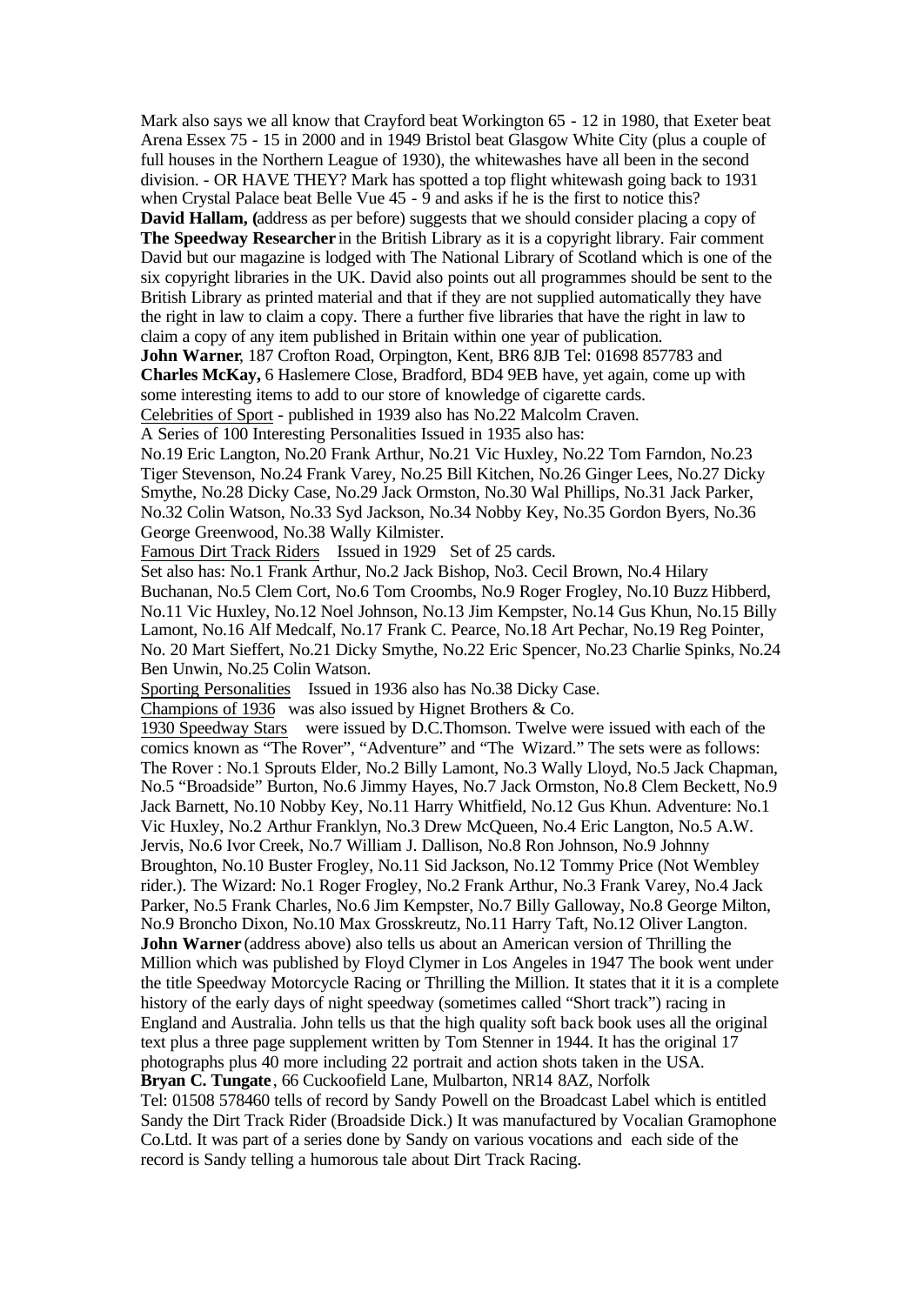Bryan has also acquired a copy of the Old Comrades March which was the Norwich March-Out tune at the Firs Stadium.

Bryan tells of a cartoon strip in the Daily Mirror entitled The Flutters. The strip was about Arthur Flutter and his sidekick Bert Cert who dabbled in horse race betting. In one series Bert took up speedway racing. (There have been a few topical items similar to this. The Daily Record in 1930 had a week when Bimbo took up Dirt Track Racing and the strip featured Billy Galloway and Norrie Isbister. Another was featured in the (I think) the Scottish Daily Mail in the 1950s. Jim Henry.)

Finally Bryan suggests that the 1947 British Speedway Cup result shown as Wimbledon 54 Wembley 42 should be a win for Wembley 54 - 42.

#### **Publications**

#### **Heathens Cradley Heath Speedway 1947 - 1976**

The Dudley Wood Stadium is now, sadly, just a memory, but Peter Foster's from the heart history of the Cubs, the Heathens and Cradley United will give you an insight into the club over the above mentioned timescale. It is not a clinical history but one in which you can empathise with Peter as he tells of the highs and, the (more frequent) lows he had to endure as he followed his team over the seasons. Each chapter sets out what happened as the season unfolded with details of rider comings and goings and match results. The book brought back memories because, as a lad myself in the 1960s', I well remember looking at the team lists before the seasons started and thinking, "what a team Cradley have this year" --- then it all went pear shaped on the track.

I like the team lists with riders averages - it is a good idea. I also think the book has a good number of photographs and programme covers to illustrate the text

I have only a couple minor gripes. Firstly there is no coverage of the open licence season of 1959 as these obscure years are of interest to the historian in me, even if the Heathens did not race as a team. Secondly, if I'd not been around at the time, I would be lost as to how to pronounce the name of Aussie Joe Weichlbauer which, correct me if I'm wrong Peter, was Wicobar.

Setting the minor, nay trifling, gripes aside I can honestly say that this book is a very good read and one I can heartily commend for your book collection.

The book is published by Tempus Publishing Limited, The Mill, Brimscombe Port, Stroud, GL5 2QG and costs £14.99 plus P & P.

#### **The Moran Brothers**

The Speedway Researcher does not often cover recent speedway history. By its nature, much of modern speedway (post 1960) has been covered by a plethora of books and magazines, so it is good to have the opportunity for us to comment on a new book that covers the lives of two speedway stars whose careers spanned three decades up to the 1990s.

Kelly and Shawn Moran were a phenomenon and Brian Burford's new book although a long time coming, for reasons he explains in his introduction, is a biography of two American riders who led the way for many transatlantic riders who arrived to our shore from the 1980s. The book catalogues the beginnings of their speedway love affair, their move to Britain and travels around this country, and the people they encountered on the way. It is Burford's view of their careers with comments throughout from the brothers and the riders who knew them. It is in effect an authorised 'speedway biography' and also a journey through British speedway from the late 1970s to the mid 1990s.

The book is liberally scattered with photographs of the brothers with an

emphasis on the key moments of their speedway careers. questioned In the time-honoured 'where are they now' tradition, if you want to know what the brothers are up to now you'll find out in the book's short Epilogue. A good read for those wanting to reminisce or for newcomers to the sport wanting to discover what the Moran Brothers phenomenon was all about. **Graham Fraser**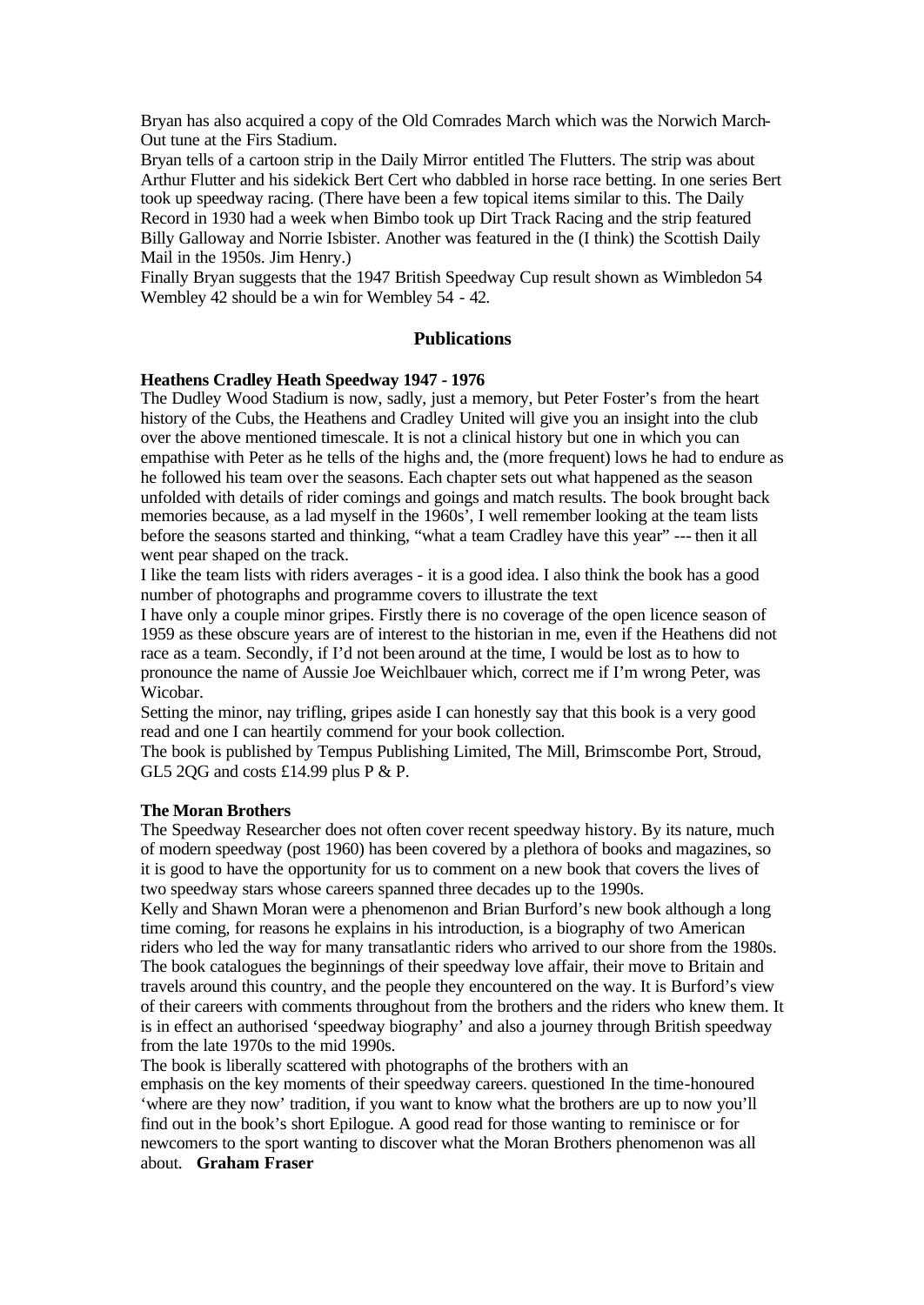The Moran Brothers by Brian Burford published by Tempus priced £14.99. Postage and packaging extra.

### **Hammerin' Round Speedway in the East End**

This is, as the title suggests, a story about the West Ham Speedway which had its home in the Customs House Stadium. The team were known as the Hammers and operated, with gaps, from 1929 to 1972. Like so many other venues the stadium fell victim to redevelopment but at least the street names located where the track was are dedicated to the men who played their part in making the Hammers popular.

The book is well illustrated, is very readable and provides details some biographic details of the men who carried the Hammers name into speedway history. It also goes beyond the boundary of West Ham to tell some contemporary tales about the visitors who raced there such as Barry Briggs and Ronnie Moore rather than just casually cataloguing them as men who were admired opponents of the Hammers.

The book contains a few gems of information (like Buzz Hibberd coming to Britain as a mechanic and turning rider here) and is on balance an interesting read. It does, however, contain the odd error which has upset dedicated historians - for example West Ham's Tommy Price who won the World Championship was not born in Lancashire - the other Tommy Price, who is associated mainly with Liverpool, was the Lancastrian.

Written by **Brian Belton**, the book is published Tempus Publishing Limited and costs £12.99. Postage and packaging extra. **Jim Henry**

# **Speedway Racing For Me**

In 1932 John S. Hoskins put pen to paper and wrote the lyrics for this ditty which was set to music by Violet Duval and copyrighted by John Spark. We'll let you decide if it is hit material or has William "Topaz" McGonigal of Dundee just lost out on his long held position in the rankings of wordsmiths and poets? Female lines normal text. Male lines in italics. Verse 1

She never had a real fright, until one Speedway night When down at the race-track she cried -----There's been a big spill, and I got such a thrill, I can't watch those gallant lads ride. Verse 2 *For money won at racing is trifling now I find It's love of the game my dear girl---- My flag I unfurl to the roar and the whirl, To risk and the danger I'm blind* **Chorus** Take care. Take care. Oh rider do. Take care my brave one. *I can't take care on the Speedway my dear. But race because its fun---- I drive right through a big cinder cloud. And fight my fights with glee-- I shout out loud with all the crowd SPEEDWAY RACING FOR ME.* 

### **A B C of Publications**

At last we conclude the list of publications drawn up by **Graham Fraser.** It is likely to be added to by way of our book reviews. Triple Crown Plus **Ivan Mauger** 1971 Vic Duggan Souvenir 1948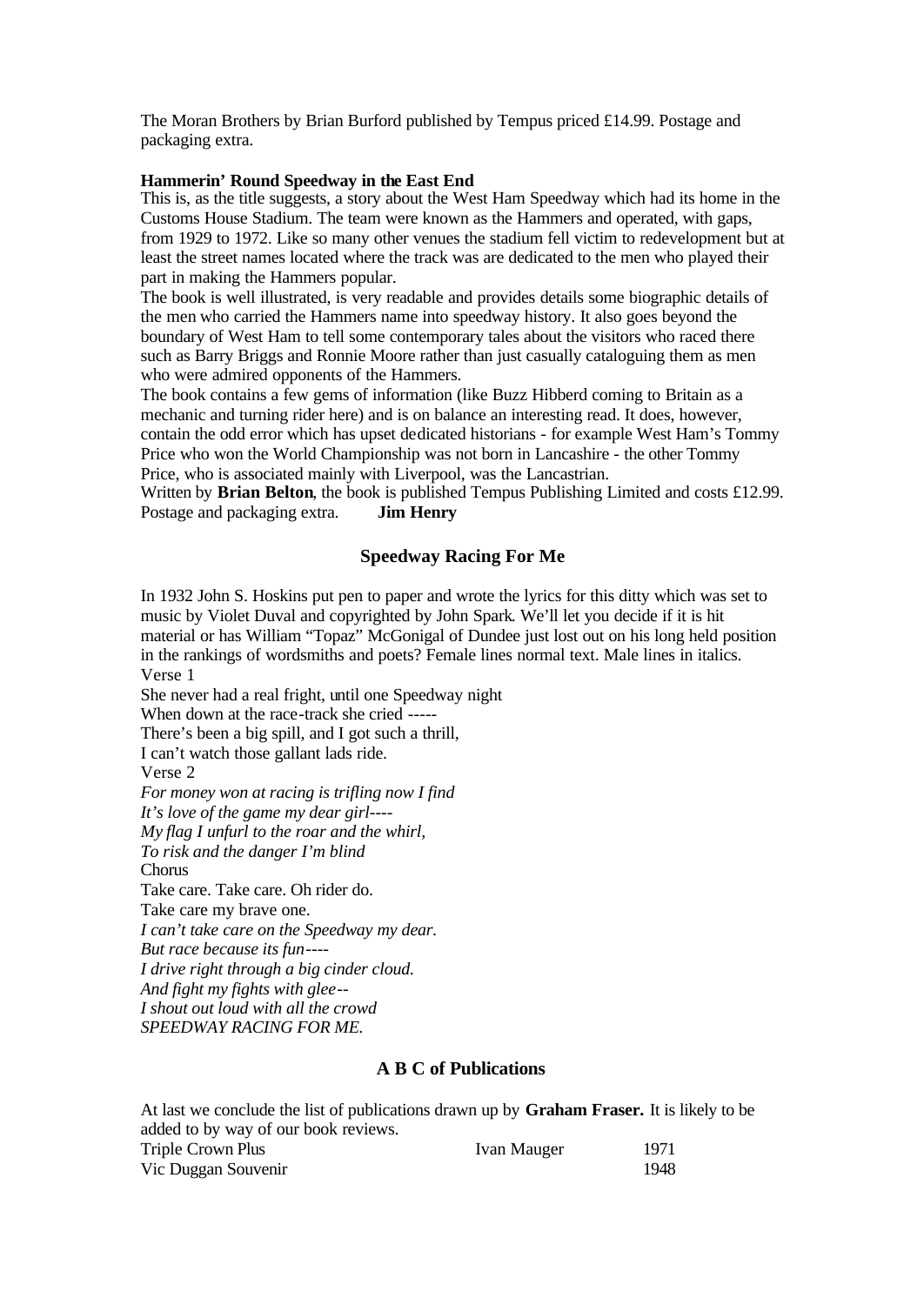| Vintage Speedway & Grasstrack Racing                        | Dave Stallworthy          |      |  |  |  |  |  |  |
|-------------------------------------------------------------|---------------------------|------|--|--|--|--|--|--|
| Vintage Speedway & Grasstrack Racing No.2                   | Dave Stallworthy          | 1988 |  |  |  |  |  |  |
| Vintage Speedway & Grasstrack Racing No.3                   | Dave Stallworthy          | 1989 |  |  |  |  |  |  |
| Walthamstow Speedway Handbook                               |                           | 1949 |  |  |  |  |  |  |
| We Do Have Fun                                              | Johnnie Hoskins           | 1938 |  |  |  |  |  |  |
| Websters Speedway Mirror<br>1971                            | Paul Parish               | 1971 |  |  |  |  |  |  |
| Websters Speedway Mirror<br>1972                            | Paul Parish               | 1972 |  |  |  |  |  |  |
| Websters Speedway Mirror<br>1973                            | Paul Parish               | 1973 |  |  |  |  |  |  |
| Websters Speedway Mirror<br>1974                            | Paul Parish               | 1974 |  |  |  |  |  |  |
| Wembley 1923 - 1973                                         | Pubs Kelly & Kelly        | 1973 |  |  |  |  |  |  |
| Wembley Presents 22 Years of Sport                          | Tom Morgan                | 1945 |  |  |  |  |  |  |
| Wembley Presents 25 Years of Sport                          | Tom Morgan                | 1948 |  |  |  |  |  |  |
| Wembley Speedway 1939                                       | Alec Jackson              | 1939 |  |  |  |  |  |  |
| <b>Wembley Speedway Booklet</b>                             |                           | 1938 |  |  |  |  |  |  |
| Wembley Speedway Souvenir 1929 (Fold out Card)              |                           |      |  |  |  |  |  |  |
| Wembley: Sports Centre of the Empire H C Hastings           |                           |      |  |  |  |  |  |  |
| West Ham Speedway Special (Track Magazine)<br>13.8.1946     |                           |      |  |  |  |  |  |  |
| Who's Who of Speedway 1949 (&1950) Tom Morgan               |                           | 1949 |  |  |  |  |  |  |
| Who's Who of World Speedway                                 | Peter Oakes & Ivan Mauger | 1976 |  |  |  |  |  |  |
| Wizards On Wheels (Novel)                                   | <b>Stanton Hope</b>       | 1933 |  |  |  |  |  |  |
| Wizards On Wheels                                           |                           |      |  |  |  |  |  |  |
| World Championship Series Souvenir Programme WCSS           |                           |      |  |  |  |  |  |  |
| World Championship Story 1929 - 1961 Ed: Ernest Hancock     |                           |      |  |  |  |  |  |  |
| World of Speedway                                           | Mike Patrick              | 1985 |  |  |  |  |  |  |
| World Speedway Championship Final                           | <b>Maurice Jones</b>      | 1979 |  |  |  |  |  |  |
| <b>Wroughton Speedway Booklet</b>                           |                           | 1938 |  |  |  |  |  |  |
| Year of the Tiger - John Louis Souvenir Brochure Mike Horne |                           |      |  |  |  |  |  |  |
| Ziebart (Edinburgh) Monarchs Handbook                       |                           |      |  |  |  |  |  |  |
| <b>Edinburgh Monarchs Fighting Fund</b>                     |                           | 1999 |  |  |  |  |  |  |
| The End.                                                    |                           |      |  |  |  |  |  |  |

# **War Cries**

The song sheet mentioned earlier had an interesting back page. It carried some war cries. You know the 2-4-6-8 or 1-2-3-4 chants and covered Wembley, Wimbledon, West Ham, Crystal Palace and Stamford Bridge.

A couple are worth passing on as they are a wee bit different. The Wembley one goes: Set'em alight, the red and white,

Set'em alight,Set'em alight,

Set'em alight, the red and white,

W-E-M-B-L-E-Y

Wembley

However, the West Ham one is even better:

Speed, speed-hammers speed

Speed to the top of the league

Speed, speed, speed-hammers speed

Don't let the other side lead

All around the track, you can see red and blue

Showing the other side what to do

Cinders fly high as the riders flash by

H-A-M-M-E-R-S

Hammers.

(As a total aside I always remember a wee lad going up to Ian Hoskins and telling him he had a new war cry for Edinburgh Monarchs. "Go on" says Ian and handed the lad the microphone. Off he started:

One - Two - Three and a quarter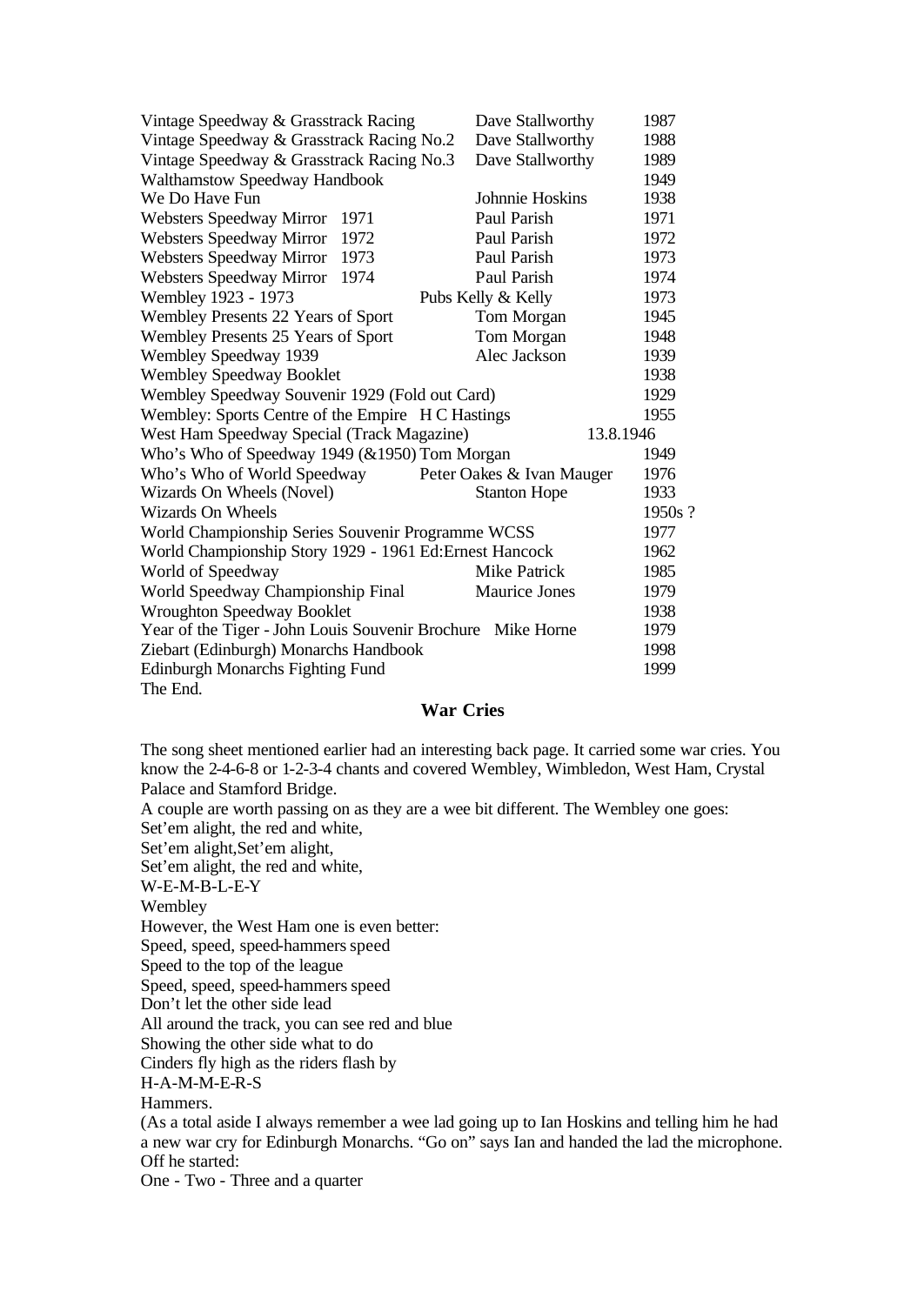Who do we intend to slaughter M-O-N- ............. realisation set in that it wasn't a good idea after all. The crowd fell about laughing.) Any more original war cries out there? **Jim Henry**

#### **Wartime Speedway Action**

**Barry Stephenson**, (Workington) sent us a list of wartime meetings some time ago. The records show only three meetings in 1939 after the outbreak of war and they were 23.9 and 30.9 at Belle Vue and 8.10 at Oxford. In 1940 Barry's records show Belle Vue staged 29 meetings, Crystal Palace staged 1, Glasgow White City staged 6, Harringay staged 1, Oxford staged 5, Rye House staged 10. Southampton staged 2 and West Ham staged 4. In 1941 the records show Belle Vue on 29 meetings with Harringay, Oxford and possibly West Ham, one each and Rye House staging 15. Belle Vue staged 27 in 1942 with Harringay, Oxford and West Ham possibles and Rye House one certainty and maybe four more. In 1943 and 1944 it seems Belle Vue was the lone beacon with 24 and 26 meetings respectively. Belle Vue reopened in 1945 and was going along with Newcastle when Adolf Hitler got the bad news. They were joined by Bradford's Odsal venue which opened on 20th June, Exeter Alphington, Glasgow White City, Holbeach Bell End, Middlesbrough, New Cross and possibly Norwich and Rye House.

An item in a Belle Vue programme of the wartime years recording the passing of Marine Gardens manager Jimmy Fraser suggested that Edinburgh Marine Gardens staged some wartime speedway. This has yet to be investigated to a conclusion.

### **Jim Henry**

# **Programme Oddities**

The Glasgow promotion recently produced a single programme for two meetings staged on consecutive days. So if you are looking for Glasgow v Workington KO Cup or Glasgow v Swindon Premier League, you are looking for the same programme. Even more unusual was the programme produced for the two Lawrence Hare benefits at Exeter (rained off) and Ipswich which was used at both tracks with a different insert for each meeting. The Belle Vue programme for 22nd July 1967 has an insert which carries an appreciation of the late Ken Sharples who had been killed in a road accident just as the programme was going to press. The meeting was the Northern Riders Championship Round Volume 40 No.15. For the absolute purists the Carmarthen v Wolverhampton programme for Sunday 28th July 2002 had a small insert advising of a change of race night.

### **Watch The Birdie**

We all know that golfers have their Eagle, Albatross and Birdie but did you know that speedway used to have Vultures?

In the good old days a promoter was often faced with a call off before at match and was faced with selecting a rider to fill a space in the team, usually at reserve. The choice was sometimes made on the basis of a race between the contenders and this was known as the Vultures Race. This may explain why you have an extra contest marked in the programme when there was no apparent reason for it.

# **Track Information**

**John Jarvis** of Bristol, our track information expert, passes on news that there were two Santry venues in Eire. The 1950s venue was Santry Stadium and the track known as John F Kennedy Stadium, thought to be one and the same place they were not in fact the same venues. The latter was known as previously known as Morton Stadium.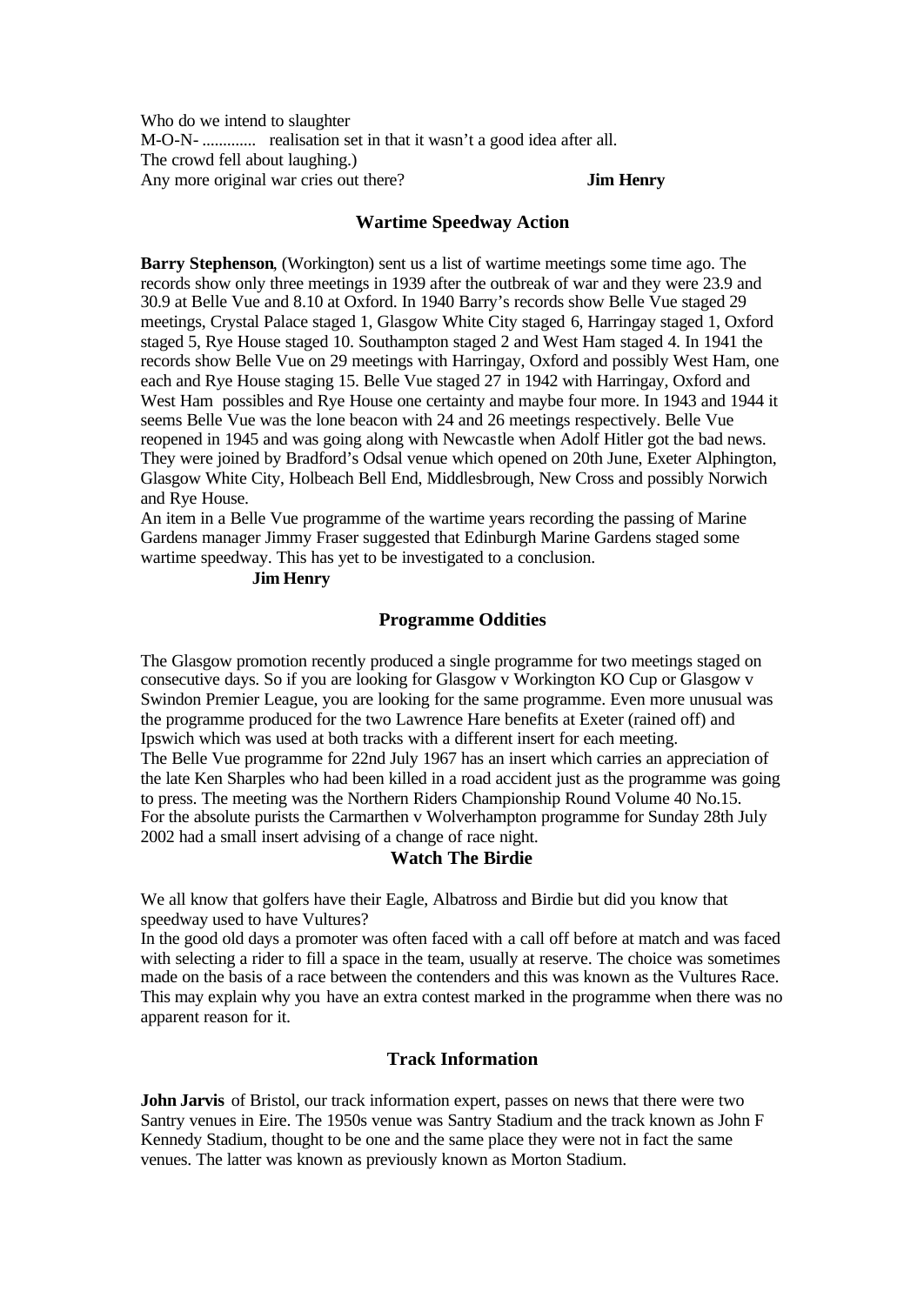# **On The Web**

**Roger Hulbert**, the Hull historian, has written to advise that all his Hull statistics will be placed on a Website via the offices of Adam Jennison who is webmaster for the Hull website and the All4Back site.

Roger advises that all the heat details for Hull will also be placed on the website during the winter.

Roger asks our views on the setting up of a website to carry details of all meetings staged. The Editors initial reaction is that this is massive task and would require a huge input from many, many sources. We therefore set this proposal for our readers to debate and will publish comments in the next edition.

From my point of view I'd like to suggest that maybe Roger and Adam would like to consider making a start by posting all the heat details that have been published in the speedway press over the years then the gaps in the information base could be identified. This would allow us to pull together and an exercise to fill the gaps could get underway. **Jim Henry**

#### **Fred Rogers**

In a recent edition we made the offer to publish rider biographies. **Bryan C. Tungate** has taken us at our word and sent in this item on the late Fred Rogers who was best known as a Norwich Star.

Fred's first contact with speedway was during the Second World war when his Dad looked after the machinery of Paddy Mills and some other riders who were away serving with the armed forces. Following demob Paddy Mills was sent to Norwich for the resumption of league speedway in 1946.

A young Fred had rides at Bradford, Glasgow and Sheffield during 1947 as he started out in his chosen occupation. This led to the offer of a team place at Newcastle for the start of the 1948 season. Fred was a fringe member of the Diamonds team for the early part of the season. Later in the year he accepted an offer from Paddy Mills to have a trial at Norwich. On 3rd July Fred won his two races at the Firs Stadium and in a subsequent visit he got a win and a second place.

This was enough for Norwich boss Dick Wise to wrangle a move to the Norwich club from Newcastle.

He did not don the Stars' race jacket right away. He was loaned out to near neighbours the Yarmouth Bloaters for a month to let him show what he could do there. His displays continued to impress and Fred returned to the Stars on 13th August to take a reserve spot for them at Bristol. Fred scored two points on the tough Knowle circuit and he retained his reserve spot for the remainder of the season.

The season 1948 tally was 18 for Newcastle, 29 for Yarmouth and 57 for Norwich. Riding under the watchful eye of Paddy Mills in 1949, Fred had a good year for the Stars. With a month of the season to go he had scored 197 points. However, his season came to an abrupt halt at Glasgow when he crashed and broke his jaw.

1950 was a consolidating year for Fred as he rode in every match to gather a total of 154 points. Stars won the Second Division championship, narrowly defeating the challenge from the Glasgow Tigers.

Stars expected a move to the top flight but this did not come about and they raced 1951 as members of the Second Division. They retained the Division crown and Fred upped his contribution to 203 points as he raced in every match.

Fred was a member of the Stars side that won the Divisional section of the National Trophy and went on to eliminate First Division Bristol before bowing out to Harringay.

Stars' efforts did not go unrewarded and they were promoted to the ranks of the First Division for the 1952 season.

Unfortunately Norwich's first season in the top flight was something of a major disaster. Early season injuries to 1951 Stars heatleader Phil Clarke and Paddy Mills and the non arrival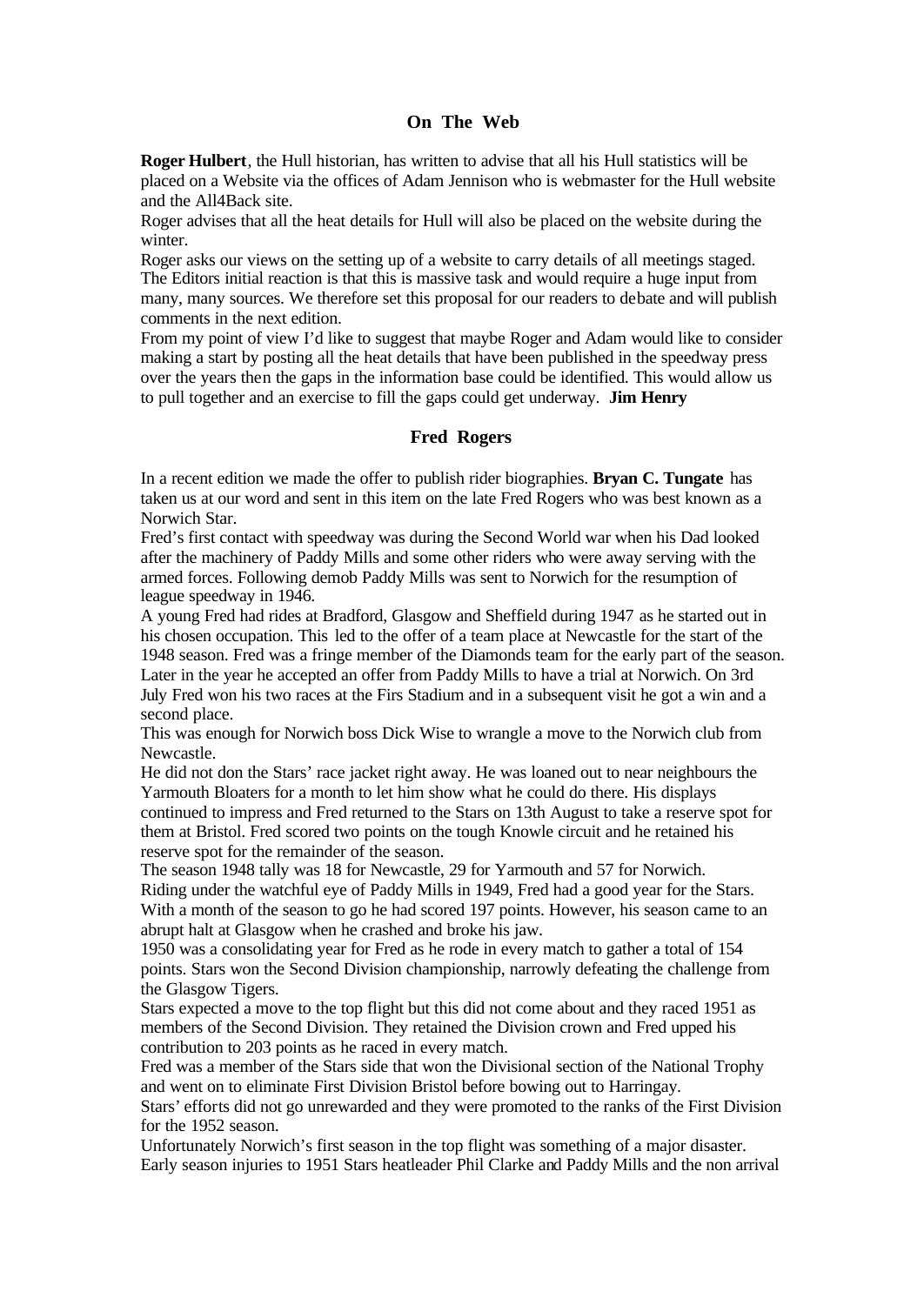from Australia of another 1951 top Norwich rider Bob Leverenz and fellow Aussie Alec Hunter meant that Fred and the remaining riders were really up against it. London promoters were particularly scathing in the press about the weak nature of the newcomers team. However, Fred held his own in this top division and collected 183 points supporting main men Billy Bales and Bill Gilbert. It is no great surprise that Stars were left to languish at the foot of the 1952 First Division.

In 1953 Stars recruited Aussie Aub Lawson who had been a star manWest Ham and he was the only Star to outshine Fred that season. In the Coronation Cup Fred appeared in every match and was the team's top scorer. Never an individualist Fred did not reach a World Final but he received a well earned honour when selected for an England side that faced Australia. 1954 would be Fred Rogers' last season in the green and yellow of Norwich Stars. He scored 144 League points and was third in the average list behind Cyril Roger and Aub Lawson. Fred's returns might have been higher had he not suffered a shoulder injury at Wimbledon which ruled him out for a month.

Fred decided to give the 1955 season a miss and to concentrate on the family business back home in Sheffield. However, shortly after the start of the season, Belle Vue came knocking on the door and persuaded Fred to give it another go. Without the travel commitments he had faced as a Norwich rider Fred decided he could race for the Aces. The two promotions came up with a swap deal and Harry Edwards moved to Norwich.

The Aces side managed second place in the League and Fred chipped in 81 points for the Manchester side.

Fred did ride again at Norwich. He and the Aces were the visitors on 25th June when a certain Swede known as Ove Fundin made his debut for Stars.

Fred rode one more season and packed it in at the end of 1956. His tally for 1956 was 53 points.

The sport was still in Fred's blood. He watched action at his local track in Sheffield and even made a one event comeback to take part in the first of Barry Briggs' Golden Great events. Fred was also honoured by the Veteran Speedway Riders' Association with the Presidency. Fred took this honour very seriously attending functions all over the country.

Fred takes his place in the Norwich top ten both in terms of points scored and matches ridden. He is fondly remembered by Brian Tungate as a popular Star and a true sportsman in every sense of the word.

Fred's League Racing Record.

**Bradford** and Glasgow 1947 2; Newcastle, Yarmouth, Norwich 1948 104; Norwich 1949 197; Norwich 1950 154; Norwich 1951 203; **Norwich 1952 183; Norwich 1953 95; Norwich 1954 144; Belle Vue 1954 81; Belle Vue 1956 53.** Total 1216 **Bold Text = National League First Division.**

**Deadline for items for next edition is : 31st October 2002 The Speedway Researcher is edited and published by : Graham Fraser Jim Henry 7 B Bruce Street, 90 Greenend Gardens, Stirling, FK8 1PD Edinburgh, EH17 7QH Tel : 01786 471992 Tel : 0131 664 7185**